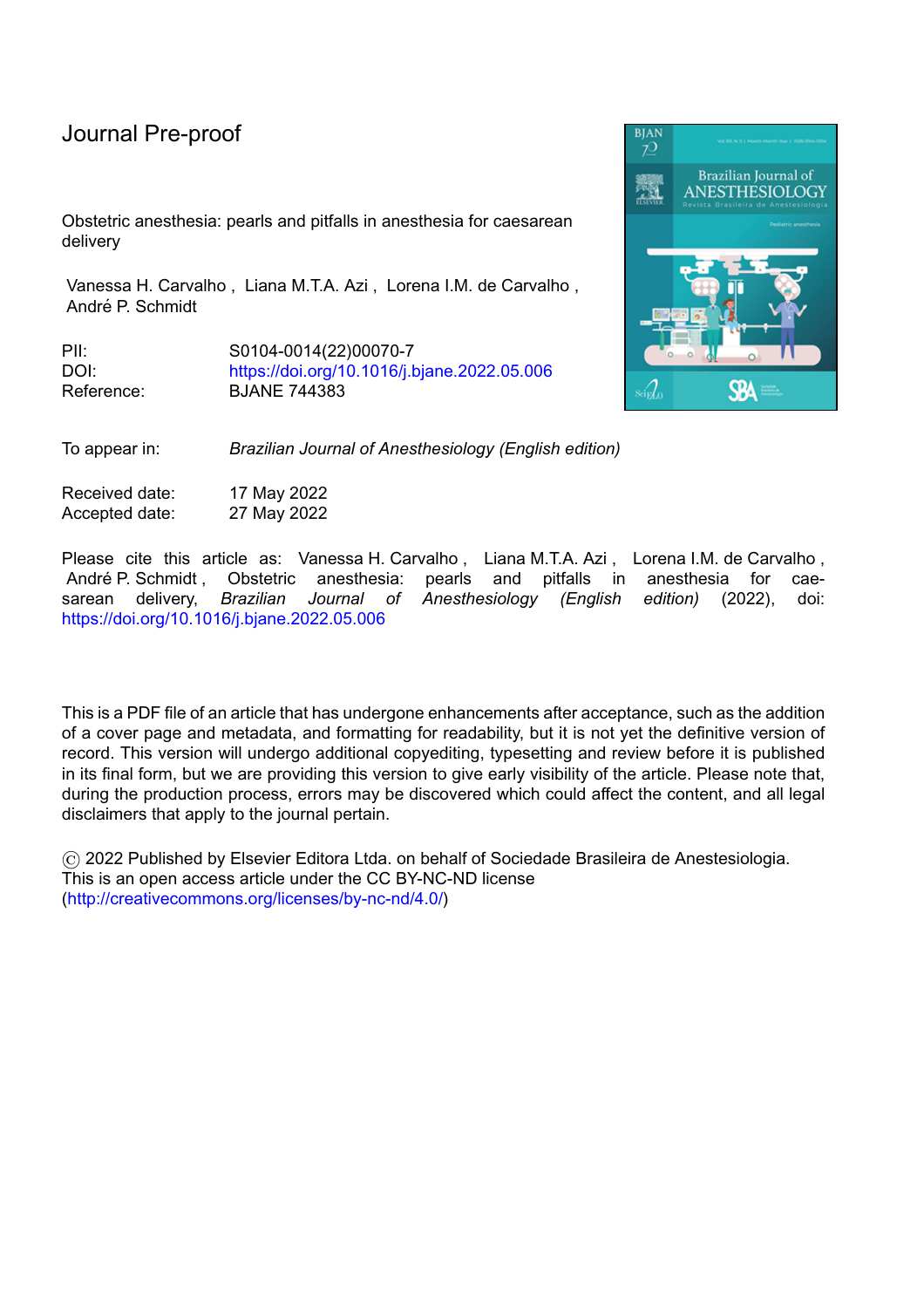## Journal

Obstetric anesthesia: pearls and pitfalls in anesthesia for caesarean delivery

l

### Vanessa H. <mark>Carvalho</mark><sup>a</sup>, Liana M.T.A. <mark>Azi<sup>b</sup>, Lorena I.M. de</mark> Carvalho<mark><sup>c</sup>, André P. </mark>Schmidt<sup>a,\*</sup>

<sup>a</sup>Universidade Estadual de Campinas, Campinas, SP, Brazil

<sup>b</sup>Universidade Federal da Bahia (UFBA), Salvador, BA, Brazil

<sup>c</sup>Hospital Getúlio Vargas, Teresina, PI, Brazil

<sup>d</sup>Universidade Federal do Rio Grande do Sul (UFRGS), Hospital de Clínicas de Porto

Alegre (HCPA), Porto Alegre, RS, Brazil

**\*** Corresponding author.

E-mail: apschmidtus@yahoo.com (A.P. Schmidt).

### **ORCID ID:**

André Prato Schmidt: 0000-0002-1090-8165 Liana Maria Torres de Araújo Azi: 0000-0002-9466-6537 Lorena Ibiapina Mendes de Carvalho: 0000-0001-7945-6315 Vanessa Henriques Carvalho: 0000-0002-1001-1948

Obstetric anesthesia is a worldwide concern mostly because we deal with fetal-maternal safety and well-being. Pain can often be underestimated and undertreated, and patients may evolve with hyperalgesia, displaying persistent postoperative pain and postpartum depression. Furthermore, cesarean section may be associated with moderate to severe postoperative pain leading to delayed recovery, postponing return to daily living activities, and thus affecting maternal-child bonding and breastfeeding.<sup>1</sup>

Currently, perioperative analgesia for cesarean section involves a multimodal approach including neuraxial analgesia with intrathecal or epidural morphine, associated with non-opioid analgesics (acetaminophen and non-steroidal anti-inflammatory drugs) as well as a tactic administration of opioids for severe breakthrough pain. <sup>2</sup> Although spinal opioids continue to be the gold standard for postoperative analgesia in obstetric patients, ultrasound-guided interfascial plane blocks, peripheral nerve blocks, and wound infiltration have recently gained momentum as effective and safe techniques. In fact, in the context of ERAS (enhanced recovery after surgery), their use has been linked to reduction in opioid requirements, as well as a decreased incidence of side effects and improved quality of recovery with fewer hospital resources utilization.<sup>2</sup> In this issue of the Brazilian Journal of Anesthesiology, some contemporary regional anesthesia techniques are addressed in the obstetric scenario, namely the lumbar

**Comment [RT(R1]:** forename **Comment [RT(R2]:** surname

**Comment [RT(R3]:** forename

**Comment [RT(R4]:** surname

**Comment [RT(R5]:** forename **Comment [RT(R6]:** surname

**Comment [RT(R7]:** forename

**Comment [RT(R8]:** surname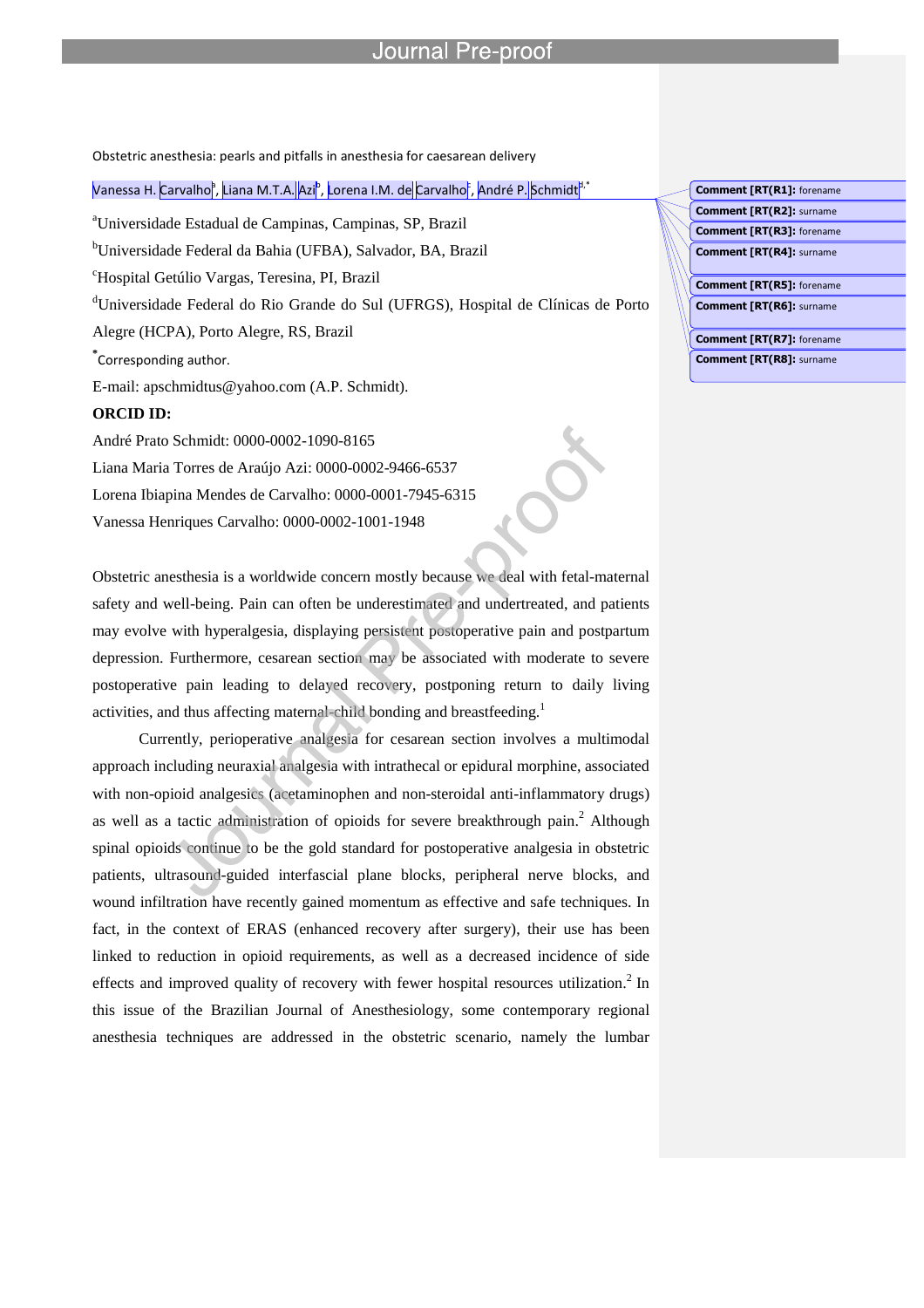paravertebral block, transverse abdominal plane block, quadratus lumborum block, and erector spine plane block. In fact, what are the main evidences for each of those techniques in obstetric anesthesia?

l

#### **Lumbar paravertebral (LPV) block**

In terms of Pfannenstiel incision, a bilateral paravertebral approach should be used, mostly at level of T10-L1. Additionally, paravertebral sympathetic block could be added incorporating the spread of local anesthetics to uterine innervation via preganglionic and postganglionic sympathetic fibers of superior and inferior hypogastric plexus, avoiding visceral pain associated with the cesarean section. $2$  The paravertebral block has some advantages in contrast to other fascial plane abdominal blocks that target cutaneous nerves only, since the former covers the block of sympathetic chain ganglion minimizing visceral pain. Nevertheless, it carries a higher risk of epidural and intrathecal spread and requires advanced skills to be performed. Importantly, there is a lack of evidence regarding the application of the LPV block for postoperative analgesia after cesarean delivery.<sup>3</sup>

#### **Transverse abdominal plane (TAP) block**

TAP block is a field anesthesia technique for thoracolumbar nerves, covering dermatomes from T6 to L1 and running the fascial plane between internal oblique muscle and the transversus abdominis muscle.<sup>4</sup> There is a great deal of evidence provided by clinical trials and systematic reviews comparing TAP block with spinal opioids and other interfascial plane blocks. 4 Studies have overall failed to show any superiority of TAP over other techniques. Nonetheless, similarly to continuous wound infiltration<sup>5</sup> and other isolated nerve blocks (for instance, ilioinguinal and iliohypogastric nerve blocks), <sup>6</sup> TAP block does not cover visceral pain associated with cesarean section.<sup>4</sup>

To the best of our knowledge, the available evidence suggests that TAP is a good choice for postoperative analgesia when the administration of intrathecal opioids is not possible as in general anesthesia for cesarean section.<sup>2</sup>

### **Quadratus lumborum (QL) block**

The QL block is an interfascial plane anesthesia technique where the needle is directed more posteriorly than the transversus abdominis muscle until the transversus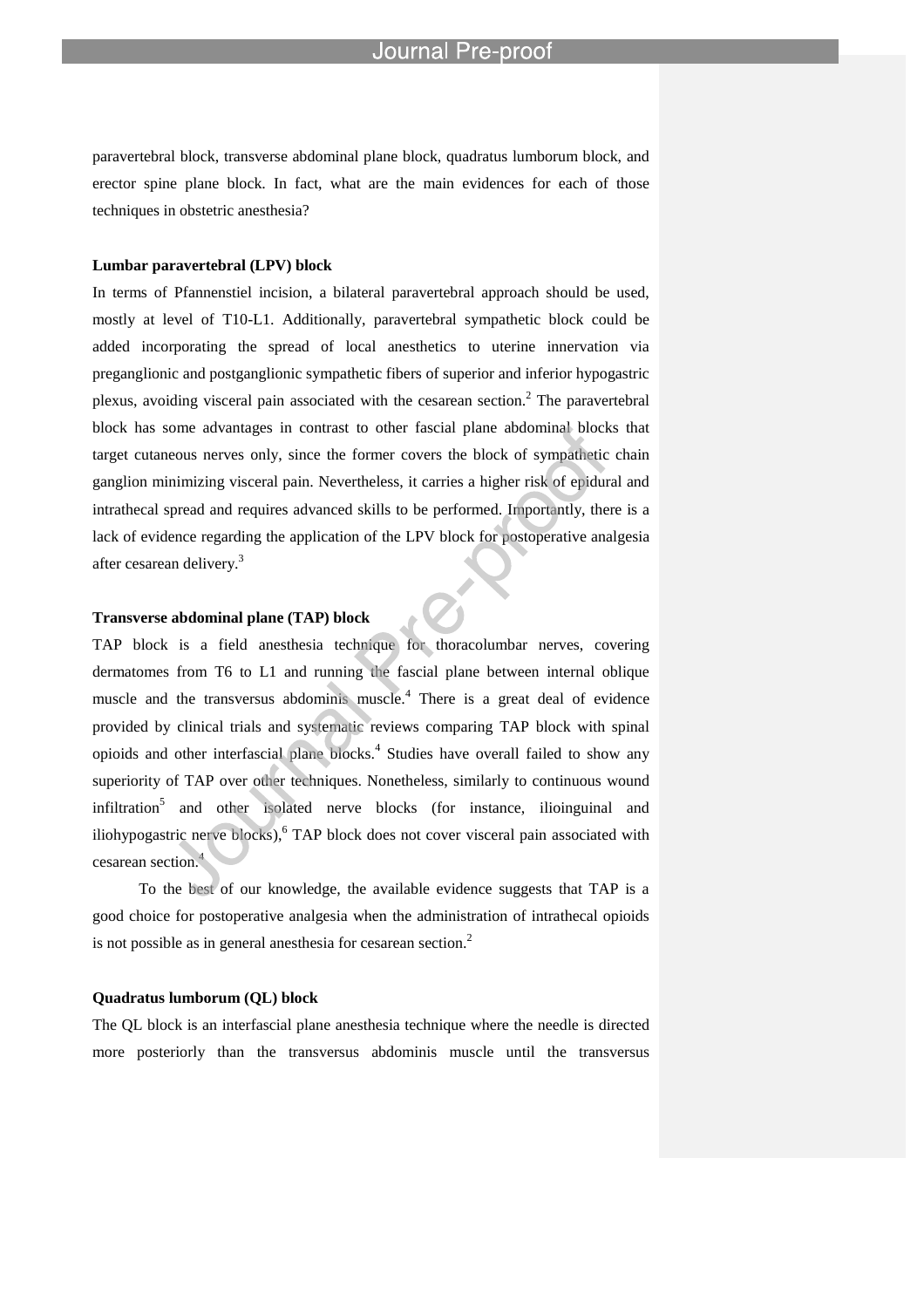aponeurosis.<sup>7</sup> The goal is to achieve the thoracolumbar fascia that surrounds the QL muscle contiguous to other back muscles, thus, characterizing anterior, middle, and posterior layers. Large volumes of local anesthetics into these layers can spread into lateral cutaneous branches of ilioinguinal, iliohypogastric, and subcostal nerves, diffusing into the paravertebral space, as well as reaching the sympathetic chain and providing visceral and somatic analgesia. However, the dermatomal spread of QL block can vary and is largely dependent on the anesthesiologist's skills and patient´s anatomy. The transmuscular approach, in which the local anesthetic is injected into the plane between the psoas major muscle and the QL muscle, is the preferred technique, given the proximity to the lumbar plexus and more predictable spread to paravertebral space.<sup>7</sup>

l

Many clinical trials have shown the superiority of QL block over TAP block or placebo regarding analgesia for cesarean section.<sup>8-10</sup> Nevertheless, more robust studies are still needed to show the benefits of QL block over intrathecal morphine when it comes to pain relief and lowering adverse events. It is of utmost importance to bring light to potential adverse reactions such as local anesthetic systemic toxicity (LAST) due to the requirement of large volumes of local anesthetics and fast systemic spread.<sup>2</sup>

#### **Erector spine plane (ESP) Block**

The ESP block is a relatively new interfascial plane block described by Forero et al. in 2016 and designed to relieve chronic thoracic pain.<sup>11</sup> Dissecting this blockade technique, the local anesthetic can be deposited down into the anterior plane of the erector spinae muscles and superficial to the transverse processes of thoracic or lumbar vertebrae, with a cerebral-caudal and medial-lateral spread leading to dorsal and supposed ventral rami dispersion.<sup>12</sup> Its mechanism of action is not fully elucidated and is a theme of investigation in numerous cadaveric and clinical studies.<sup>12</sup> More recently, some clinical trials and metanalysis have addressed the real benefit of ESP block for postoperative cesarean delivery analgesia.<sup>13,14</sup> Considering those recent findings, further robust studies are still warranted to clearly state the benefits and safety of the ESP block in the pain management after cesarean section.

Plenty of clinical studies have demonstrated that some regional anesthesia techniques (i.e., LVP, TAP, QL, and ESP blocks) are associated with a reduction of opioid requirements and lower pain scores postcesarean delivery. Indeed, pain relief, patient satisfaction, and early mobility should also be taken into account. Furthermore, regarding interfascial plane blocks, it is imperial to be aware to the possibility of LAST,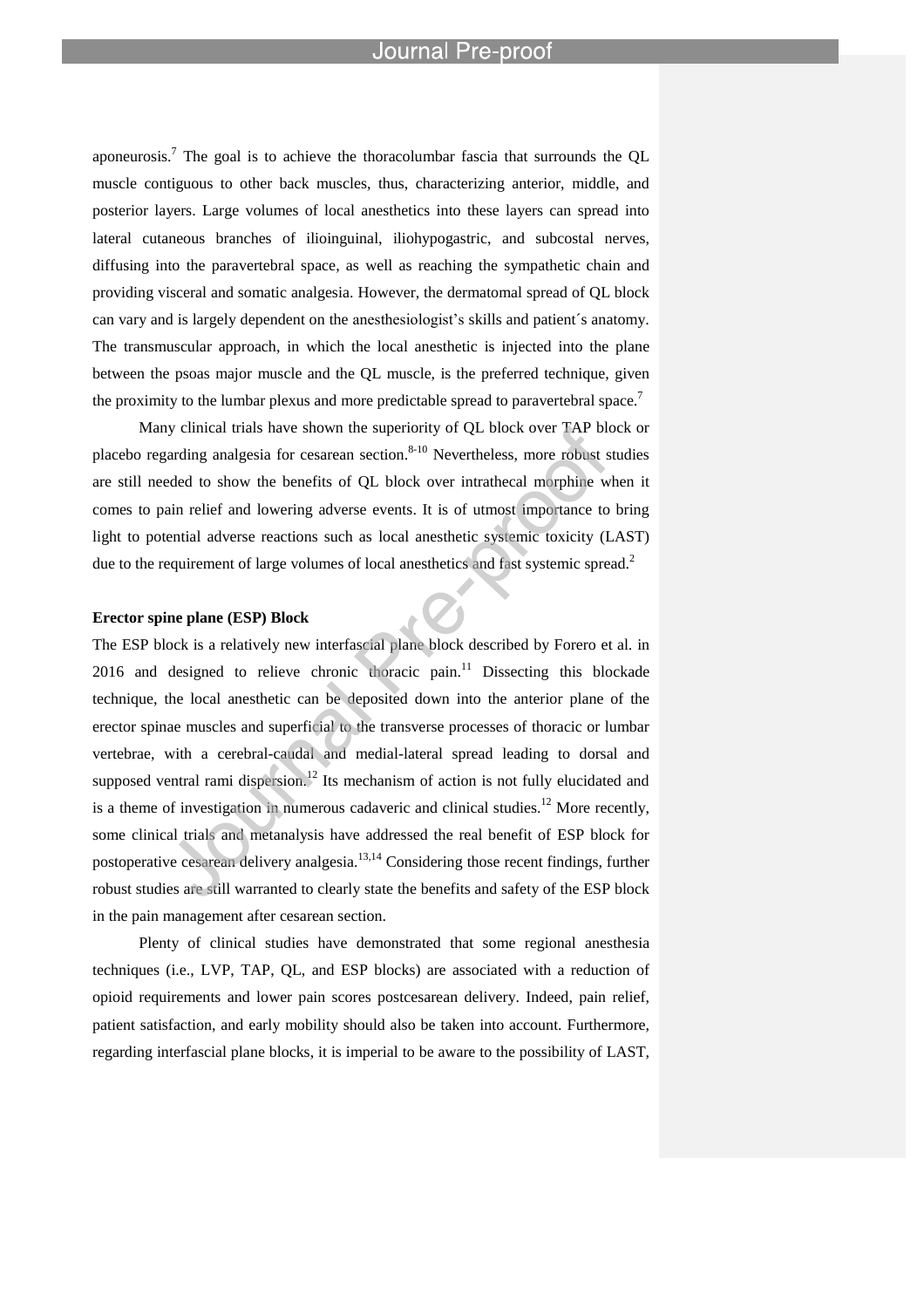#### Journal Pre-proo

since high volumes of local anesthetics are often used in a bilateral approach. Thus, consideration to the toxic dosage of local anesthetics as well as a minded, skilled and properly trained anesthesiologists are of utmost importance to achieve a successful and uneventful blockade.

l

Pre-operative factors, for instance pain and anxiety, could significantly contribute to postcesarean delivery pain and other poor outcomes, including postoperative psychological vulnerability and postpartum depression.<sup>16</sup> It is wellknown that up to 20% of new mothers can develop postpartum depression during the first year after giving birth.<sup>17</sup> The resulting increased risks of suicide ideation, infanticide, as well as childhood and adolescent developmental and behavioral problems make this a serious public health issue.<sup>18</sup> Nevertheless, labor analgesia (e.g., neuraxial analgesia) can effectively relieve labor pain, being a potentially modifiable risk factor against the development of postpartum depression.<sup>19,20</sup> In this context, anxiety is perhaps the most common problem in the preoperative period. This anxiety increases postoperative pain, delays healing, and prolongs the hospital stay.<sup>21</sup> Among the surgical population, a higher level of preoperative anxiety has been seen in obstetric patients, which is meaningfully associated with moderate to severe perioperative pain. Additionally, preoperative anxiety is correlated to hypotension after spinal anesthesia for cesarean delivery, due to higher baseline sympathetic activation.<sup>22</sup>

Considering such aspects, the care in obstetric anesthesia must be integral, accounting for physical and psychological matters that may impact the patient long after the peripartum period. Importantly, a multidisciplinary approach should be implemented in order to provide comfort and safety to the obstetric patient. For example, when cesarean delivery is necessary, to mitigate maternal anxiety is crucial to manage metabolic and endocrine responses. In this issue of the Brazilian Journal of Anesthesiology, an interesting and simple pharmacological strategy to manage perioperative anxiety in the obstetric setting is proposed.<sup>23</sup> In their study, Oliveira et al. have demonstrated that the preoperative administration of low doses of midazolam  $(0.0125 \text{ mg} \cdot \text{kg}^{-1})$  is associated with a reduction in maternal anxiety while maintaining consciousness and recall of birth without affecting Apgar scores.<sup>23</sup>

In summary, a multimodal analgesic regimen is necessary for optimal pain management after cesarean delivery, performed under neuraxial anesthesia or general anesthesia. Recommended techniques include the combination of analgesics such as paracetamol or metamizole, non-steroidal anti-inflammatory drugs, and dexamethasone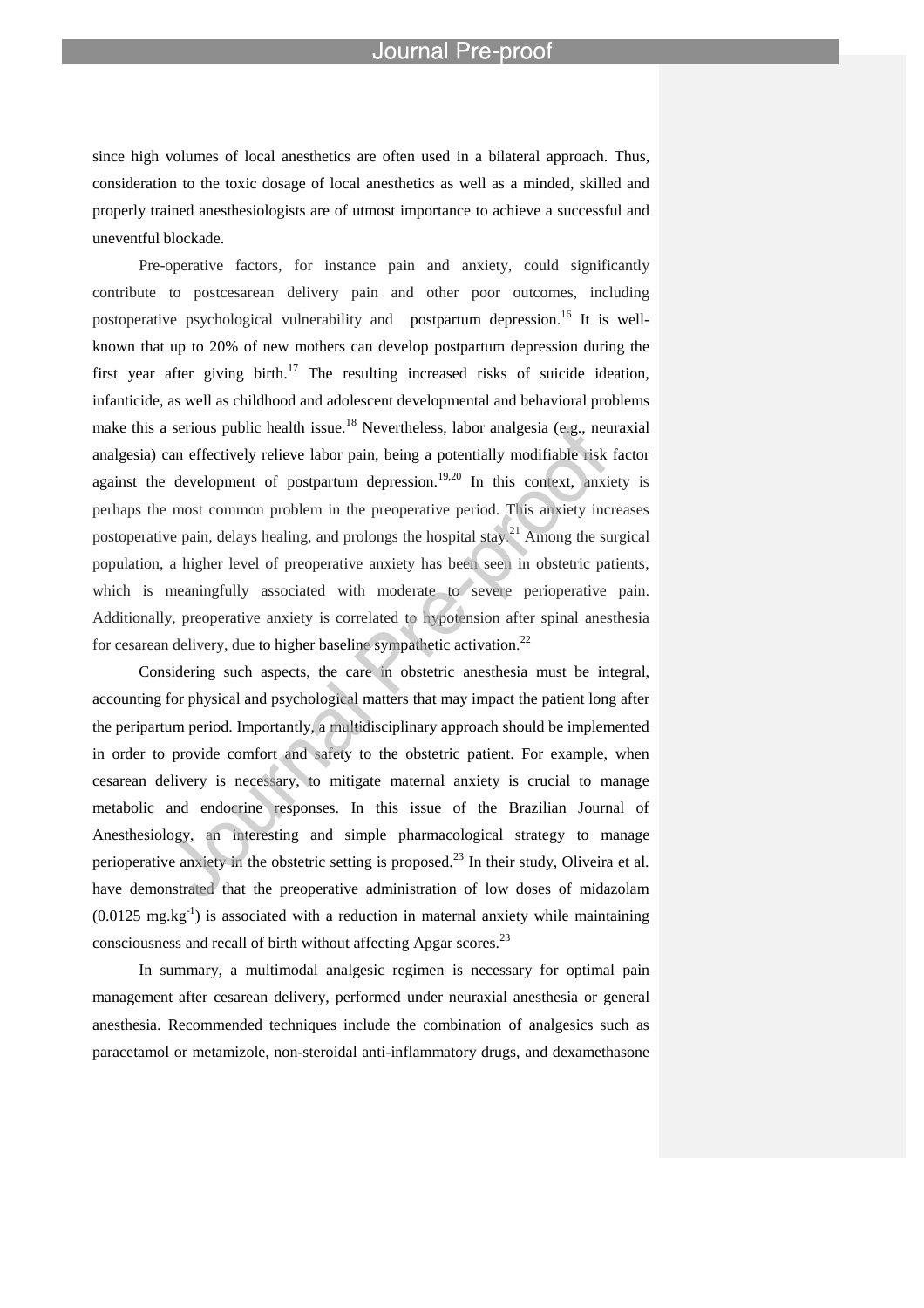associated with a local or regional analgesic technique, including wound infiltration, fascial plane blocks or low dose intrathecal morphine.<sup>24</sup> We need to highlight the indications and contraindications of all medications and procedures to provide the best clinical resource to our obstetric patients. A good and individualized clinical judgment can improve outcomes when dealing with postoperative pain following a cesarean section. Yet, further research is needed to understand and expand the main indications of field blocks for postcesarean delivery multimodal analgesia. In fact, the benefits of local and regional analgesia techniques are still not clearly superior when compared with the use of intrathecal morphine and new clinical trials are urgently needed to improve patient care and change paradigm in the obstetric setting.

l

# Conflicts of interest

The authors declare no conflicts of interest.

### **References**

1. Roofthooft E, Joshi GP, Rawal N, Van de Velde M; PROSPECT Working Group\* of the European Society of Regional Anaesthesia and Pain Therapy and supported by the Obstetric Anaesthetists' Association. PROSPECT guideline for elective caesarean section: updated systematic review and procedure-specific postoperative pain management recommendations. Anaesthesia. 2021;76:665-80.

2. Mitchell KD, Smith CT, Mechling C, Wessel CB, Orebaugh S, Lim G. A review of peripheral nerve blocks for cesarean delivery analgesia. Reg Anesth Pain Med. 2019;rapm-2019-100752.

3. Nair V, Henry R. Bilateral paravertebral block: a satisfactory alternative for labour analgesia. Can J Anaesth. 2001;48:179-84.

4. Champaneria R, Shah L, Wilson MJ, Daniels JP. Clinical effectiveness of transversus abdominis plane (TAP) blocks for pain relief after caesarean section: a meta-analysis. Int J Obstet Anesth. 2016;28:45-60.

5. Kainu JP, Sarvela J, Halonen P, et al. Continuous wound infusion with ropivacaine fails to provide adequate analgesia after caesarean section. Int J Obstet Anesth. 2012;21:119-24.

6. Sakalli M, Ceyhan A, Uysal HY, Yazici I, Başar H. The efficacy of ilioinguinal and iliohypogastric nerve block for postoperative pain after caesarean section. J Res Med Sci. 2010;15:6-13.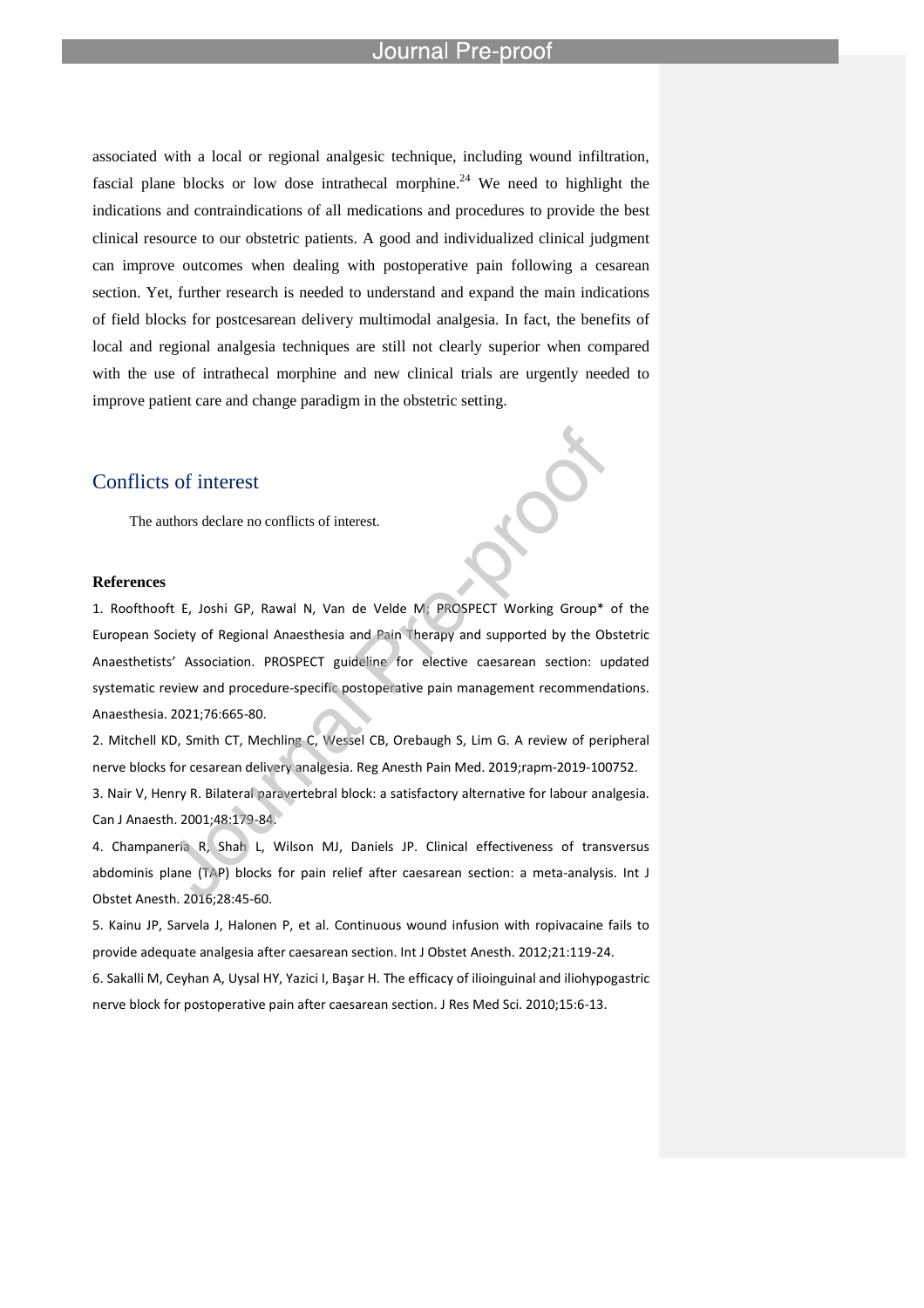7. Ueshima H, Otake H, Lin JA. Ultrasound-Guided Quadratus Lumborum Block: An Updated Review of Anatomy and Techniques. Biomed Res Int. 2017;2017:2752876.

l

8. Blanco R, Ansari T, Girgis E. Quadratus lumborum block for postoperative pain after caesarean section: A randomised controlled trial. Eur J Anaesthesiol. 2015;32:812-8.

9. Blanco R, Ansari T, Riad W, Shetty N. Quadratus Lumborum Block Versus Transversus Abdominis Plane Block for Postoperative Pain After Cesarean Delivery: A Randomized Controlled Trial. Reg Anesth Pain Med. 2016;41:757-62.

10. Jadon A, Amir M, Sinha N, Chakraborty S, Ahmad A, Mukherjee S. Quadratus lumborum or transversus abdominis plane block for postoperative analgesia after cesarean: a doubleblinded randomized trial. Braz J Anesthesiol. 2021. doi: 10.1016/j.bjane.2021.06.014. Online ahead of print.

11. Forero M, Adhikary SD, Lopez H, Tsui C, Chin KJ. The Erector Spinae Plane Block: A Novel Analgesic Technique in Thoracic Neuropathic Pain. Reg Anesth Pain Med. 2016;41:621-7.

12. Ivanusic J, Konishi Y, Barrington MJ. A Cadaveric Study Investigating the Mechanism of Action of Erector Spinae Blockade. Reg Anesth Pain Med. 2018;43:567-71.

13. Aygun H, Ozturk NK, Ugur M, et al. Evaluation of ultrasound-guided bilateral low thoracic erector spinae plane block for postoperative analgesia in cesarean delivery patients: a prospective, randomized, controlled clinical trial. Braz J Anesthesiol. 2021. doi: 10.1016/j.bjane.2021.07.032. Online ahead of print.

14. Ribeiro Junior IDV, Carvalho VH, Brito LGO. Erector spinae plane block for analgesia after cesarean delivery: a systematic review with meta-analysis. Braz J Anesthesiol. 2021. doi: 10.1016/j.bjane.2021.09.015. Online ahead of print.

15. Norhayati MN, Hazlina NH, Asrenee AR, Emilin WM. Magnitude and risk factors for postpartum symptoms: a literature review. J Affect Disord. 2015;175:34-52.

16. Chan CL, Tan CW, Chan JJI, et al. Factors Associated with the Development of Postnatal Depression After Cesarean Delivery: A Prospective Study. Neuropsychiatr Dis Treat. 2020;16:715-27.

17. Pearlstein T, Howard M, Salisbury A, Zlotnick C. Postpartum depression. Am J Obstet Gynecol. 2009;200:357-64.

18. Stein A, Pearson RM, Goodman SH, et al. Effects of perinatal mental disorders on the fetus and child. Lancet. 2014;384:1800-19.

19. Wong CA. Advances in labor analgesia. Int J Womens Health. 2010;1:139-54.

20. Braga AFA, Carvalho VH, Braga FSDS, Pereira RIC. Combined spinal-epidural block for labor analgesia. Comparative study with continuous epidural block. Braz J Anesthesiol. 2019;69:7-12.